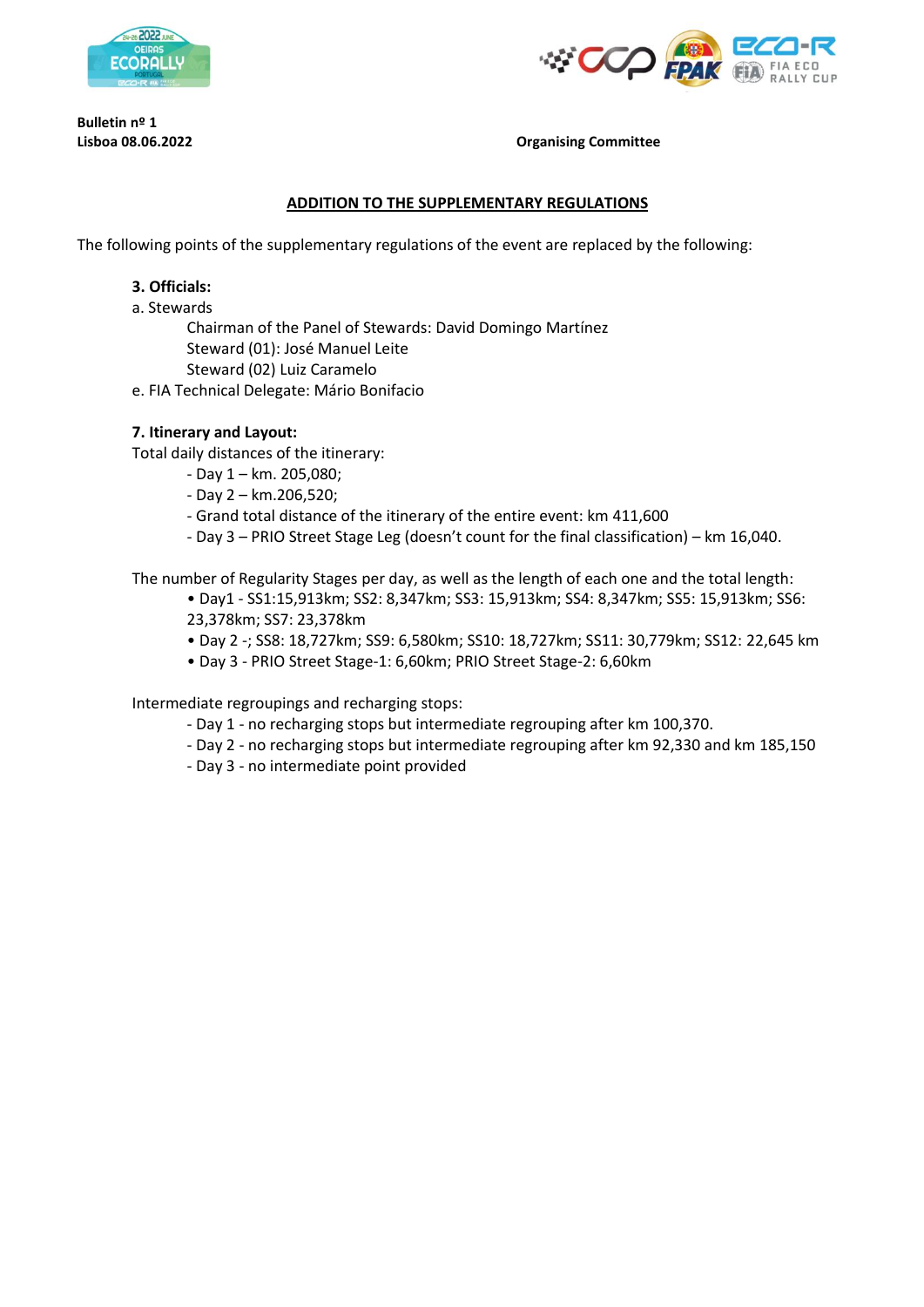



## **OTHER NFORMATIONS**

# **Controls:**

- 1. In order to avoid contacts between competitors and controllers as much as possible, in the control system at the entrance of each SS we will apply an automatic system, already used in several regularity FIA events.
- 2. In each SS will find this signalling arrangement:



**START** - The place of departure is marked with the standard rally control sign. This is the only signal you will find at the beginning of each SS. When you reach this point, you should wait for your ideal departure time for the SS. If there is another competitor ahead of you, you must wait for him to leave and you must start in the next minute. The on-site controller will take note of your real departure time, which will be the one we will take into account for calculating your ideal times in the secret controls of each SS. This procedure does not imply any additional penalty.



**End of the SS** - will be signaled with the standard signs, but will not have any marshal.

- 3. For the control of timing, we will use a system with the following process. In the SS we will have a number of secret control points measured to 1 meter accuracy. For each of these points will be calculated the ideal time of passing each competitor with accuracy of 1/10 of a second. The difference between each competitor's ideal time and their real time in this point, whether by delay or advancement, will be counted as a penalty and accurate to 1/10 of a second.
- 4. The timing process will be done by GPS/GSM, with just in time information on the site www.meustempos.pt, where you can see the penalties at each secret control point, the location of each of these points (only after all competitors passes in this points), as well as the classification every moment. Two redundant devices will be installed in each vehicle in the beginning of the day. The maintenance of the equipment and its correct placement are the responsibility of each competitor. We will have, as maximum penalty at each point, 1 minute by advance or delay. If a competitor passes a control point with more than 60 seconds of delay or advance has only the equivalent of 60 seconds of penalty.
- 5. In TC 1.2; 2.2; 3.2; 4.2 and 5.2 competitors can enter in advance without penalty. In the same controls, competitors have a 10 minutes tolerance for the delay.
- 6. On SS08 and SS10 there is a part of the road is gravel (904 meters), which will be performed out at low speed. Also, in these SS's it will be necessary to pass a train crossing. There is no prediction for the passage of any train, but if that happens, the competitors must obey the local signs. The race director will monitor these situations.
- 7. For SS01, SS03 and SS05, we strongly recommend wearing a helmet. In these SS competitors must pay close attention when entering the circuit because there will be other competitors circulating.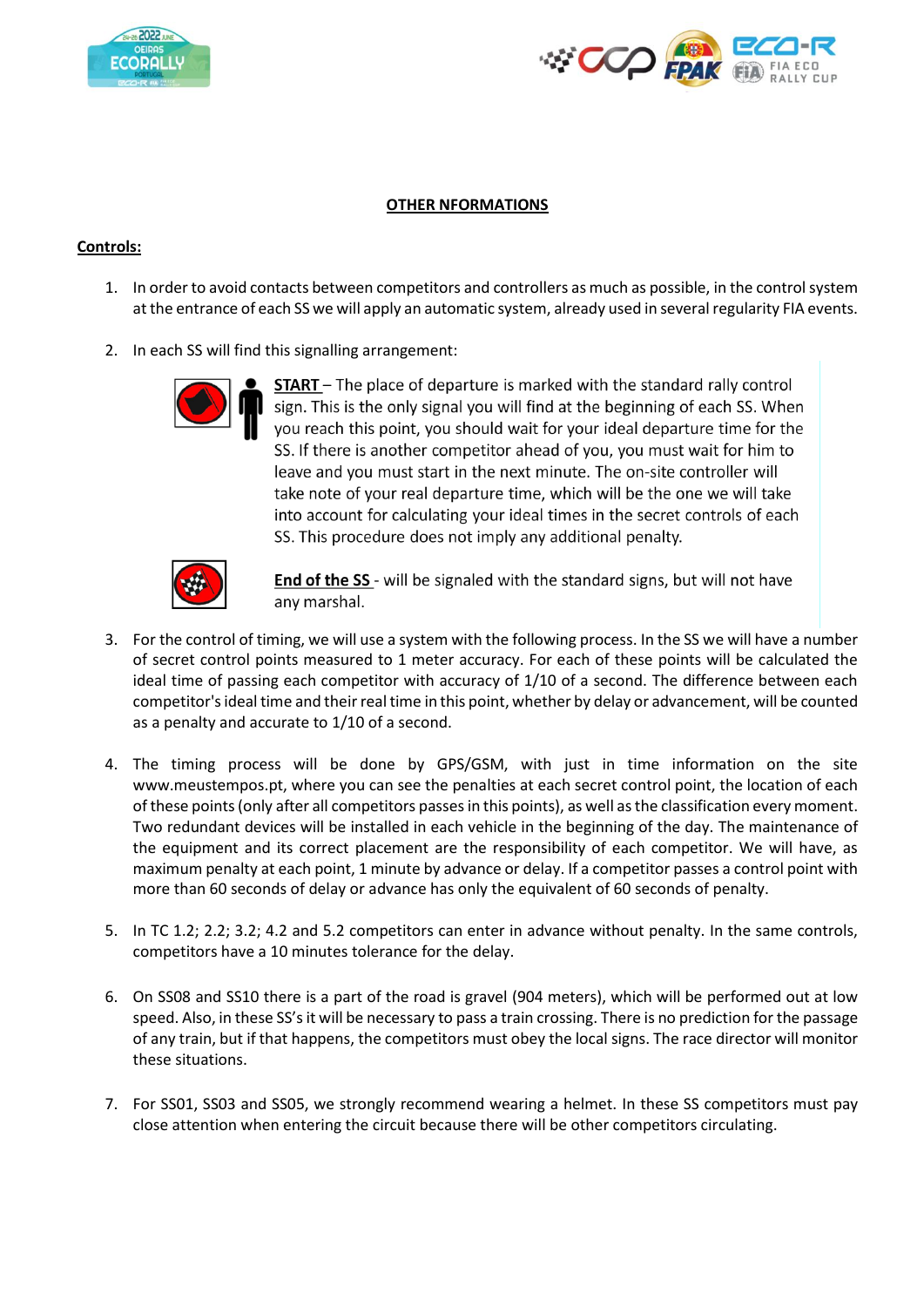



8. Advertising Promotion and Publicity in the vehicle (mandatory stickers).



- 1. Driver and Co-driver name. First initial and surname of both, followed by national flags. Helvetica font, in upper case for de initials and first letter of surname. 60 mm hight with a stroke of 10mm. The driver's name shall be the upper name on both rear side windows.
- 2. Side numbers, decal stickers, 670x235mm each, featuring the Oeiras valley, Prio and Byrd logos should be applied to an area clear of graphics on both sides of the car. Only one sticker whit the front number should be apply as shown in the picture.
- 3. **Only for Portuguese Championship** -Two decal stickers, featuring the PRIO and CPNE logos should be applied to an area clear of graphics on both side of the car, as shown in the picture.
- 4. Two decal stickers, 150x100mm each, featuring the FIA Eco Rally Cup logo should be applied to an area clear of graphics on both the front and back of the car.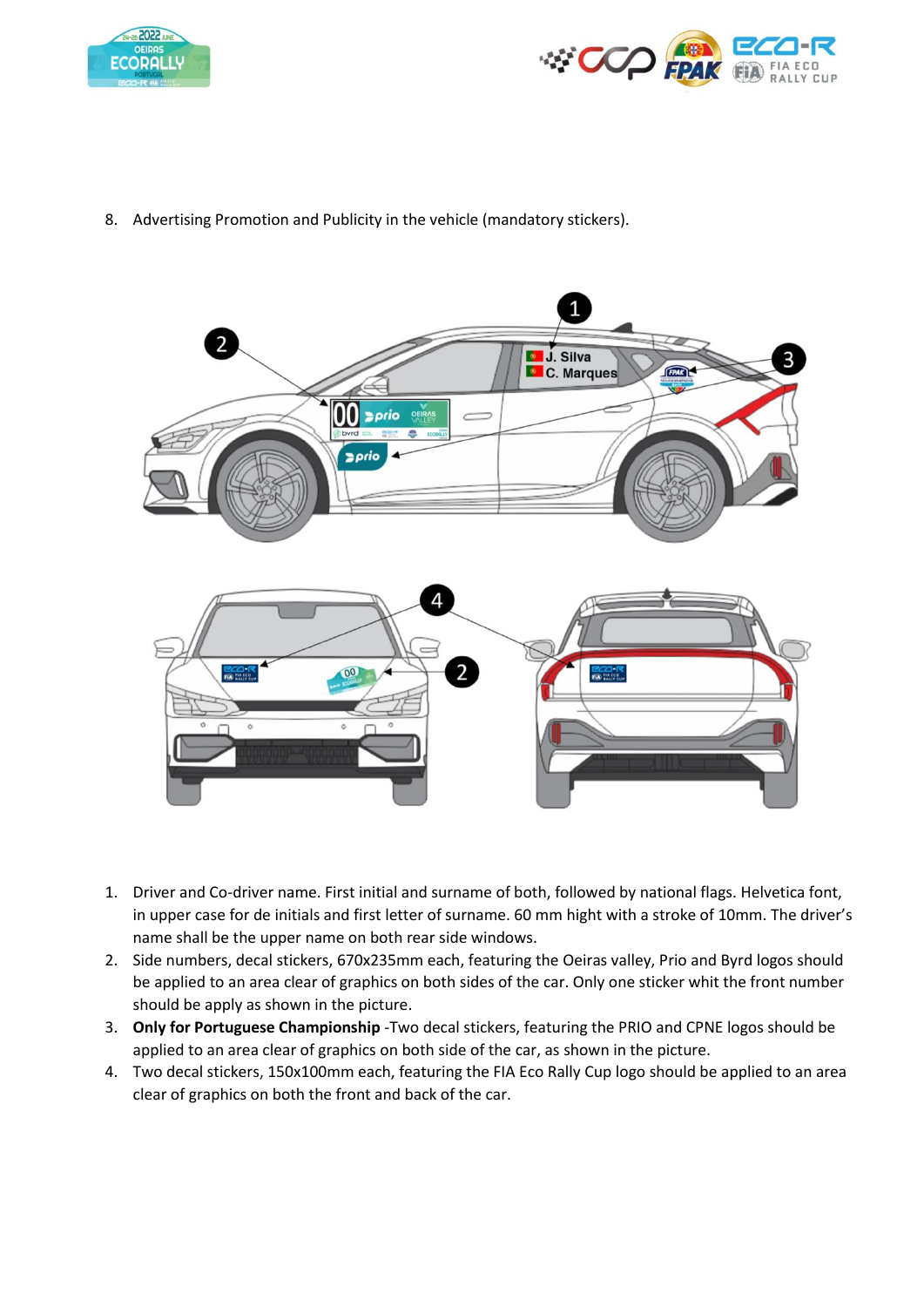



9. We will use the following model of time card:



10. In the back of the time card, there is a table with the steady speed for the SS of each section. As this example:

| SS 7                      |                    |                                        |
|---------------------------|--------------------|----------------------------------------|
| <b>From</b><br>De<br>(Km) | To<br>Para<br>(Km) | <b>Steady Speed</b><br>Média<br>(Km/h) |
| 0.000                     | 3,050              | 55                                     |
| 3,050                     | 7,454              | 36                                     |